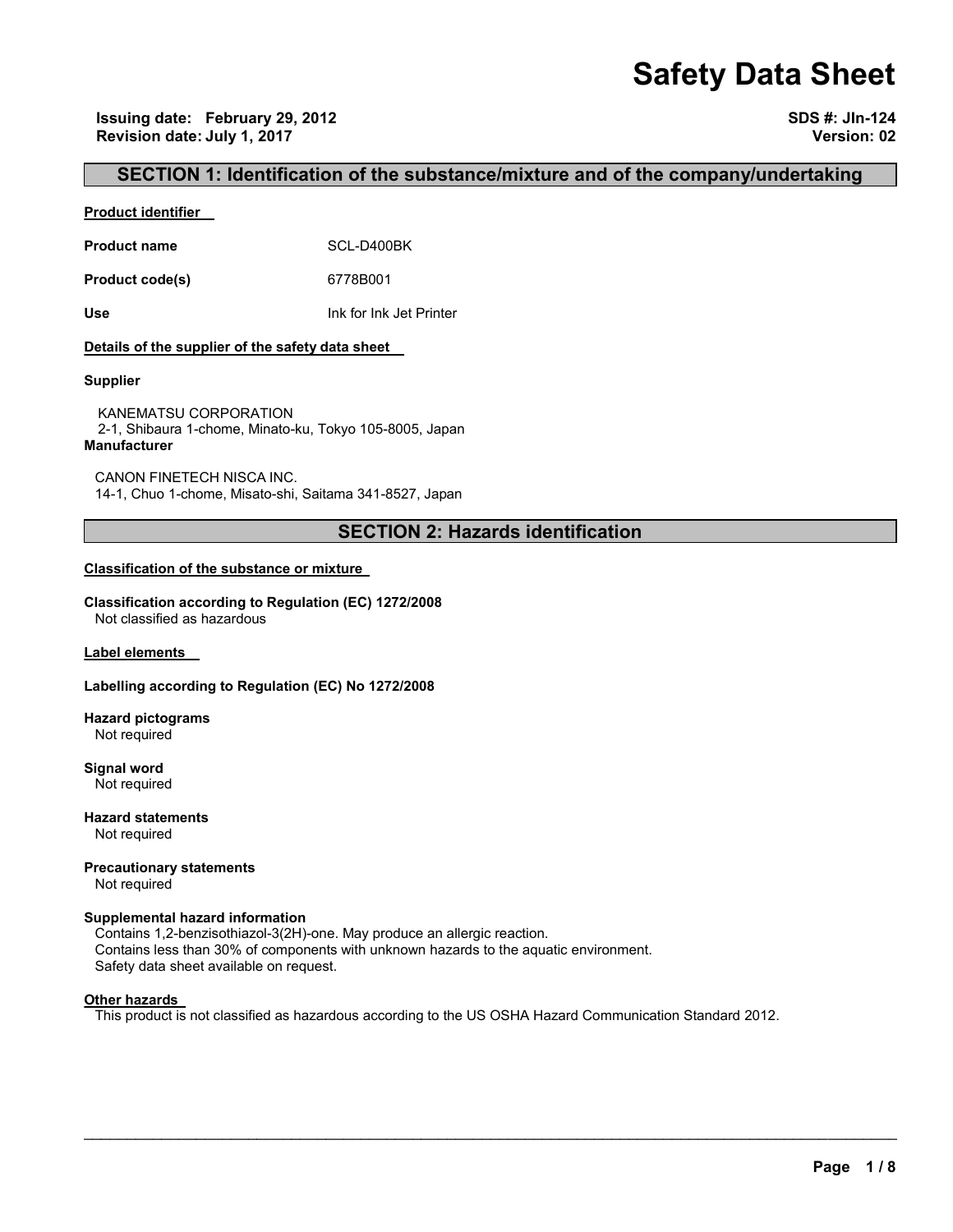## **SECTION 3: Composition/information on ingredients**

 $\mathcal{L}_\mathcal{L} = \{ \mathcal{L}_\mathcal{L} = \{ \mathcal{L}_\mathcal{L} = \{ \mathcal{L}_\mathcal{L} = \{ \mathcal{L}_\mathcal{L} = \{ \mathcal{L}_\mathcal{L} = \{ \mathcal{L}_\mathcal{L} = \{ \mathcal{L}_\mathcal{L} = \{ \mathcal{L}_\mathcal{L} = \{ \mathcal{L}_\mathcal{L} = \{ \mathcal{L}_\mathcal{L} = \{ \mathcal{L}_\mathcal{L} = \{ \mathcal{L}_\mathcal{L} = \{ \mathcal{L}_\mathcal{L} = \{ \mathcal{L}_\mathcal{$ 

| <b>Chemical name</b>                        | <b>CAS-No</b> | <b>REACH</b><br><b>Registration No.</b> | Weight % | <b>Regulation (EC) 1272/2008</b>                                               |                                      | Note to other hazards |
|---------------------------------------------|---------------|-----------------------------------------|----------|--------------------------------------------------------------------------------|--------------------------------------|-----------------------|
|                                             |               |                                         |          | <b>Classification</b>                                                          | <b>H-statement</b>                   |                       |
| Triethylene glycol                          | 112-27-6      | Not available                           | 1-5      | None                                                                           | None                                 |                       |
| Glycerin                                    | 56-81-5       | Not available                           | $5 - 10$ | None                                                                           | None                                 |                       |
| Ethyleneurea                                | 120-93-4      | Not available                           | $5 - 10$ | Eve Irrit. 2                                                                   | H319                                 |                       |
| Lactam                                      | Confidential  | Not available                           | 5-10     | None                                                                           | None                                 |                       |
| Substituted<br>naphthalene<br>sulfonic acid | Confidential  | Not available                           | 1-5      | Eye Dam. 1                                                                     | H318                                 |                       |
| 1.2-benzisothiazol-<br>$3(2H)$ -one         | 2634-33-5     | Not available                           | < 0.05   | Acute Tox. 4<br>Skin Irrit, 2<br>Eye Dam. 1<br>Skin Sens, 1<br>Aquatic Acute 1 | H302<br>H315<br>H318<br>H317<br>H400 |                       |
| Water                                       | 7732-18-5     | Not applicable                          | 60-80    | None                                                                           | None                                 |                       |

For the full text of the H-statements mentioned in this Section, see Section 16.

Note to other hazards: The following substance(s) is (are) marked with (1), (2) and/or (3)

- (1) Substance for which EU Occupational Exposure Limit(s) is (are) established (See SECTION 8)

- (2) PBT substance or vPvB substance under Regulation (EC) No 1907/2006

- (3) Substance listed in Candidate List of SVHC for Authorisation under Regulation (EC) No 1907/2006

## **SECTION 4: First aid measures**

#### **Description of first aid measures**

| <b>Inhalation</b>                                           | If symptoms are experienced, move victim to fresh air and obtain medical advice.                                                                                                    |  |
|-------------------------------------------------------------|-------------------------------------------------------------------------------------------------------------------------------------------------------------------------------------|--|
| Ingestion                                                   | Rinse mouth. Give one or two glasses of water.<br>If irritation or discomfort occurs, obtain medical advice immediately.                                                            |  |
| <b>Skin contact</b>                                         | Wash with water and soap or mild detergent.<br>If irritation persists, obtain medical advice.                                                                                       |  |
| Eye contact                                                 | Immediately flush with lukewarm, gently flowing water for 5 minutes or until the chemical is<br>removed.<br>If irritation persists, obtain medical advice immediately.              |  |
| Most important symptoms and effects, both acute and delayed |                                                                                                                                                                                     |  |
| <b>Inhalation</b>                                           | No adverse effects are expected under intended use.<br>Over exposure to vapor or mist may cause respiratory tract irritation, cough, dizziness,<br>drowsiness, headache and nausea. |  |
| Ingestion                                                   | May cause abdominal pain, diarrhea, dizziness, drowsiness, dullness, headache, nausea<br>and vomiting.                                                                              |  |
| <b>Skin contact</b>                                         | Neither irritation nor sensitization is expected. (See SECTION 11)                                                                                                                  |  |
| Eye contact                                                 | May cause minimal irritation. (See SECTION 11)                                                                                                                                      |  |
| <b>Chronic effects</b>                                      | Not identified                                                                                                                                                                      |  |
| None                                                        | Indication of any immediate medical attention and special treatment needed                                                                                                          |  |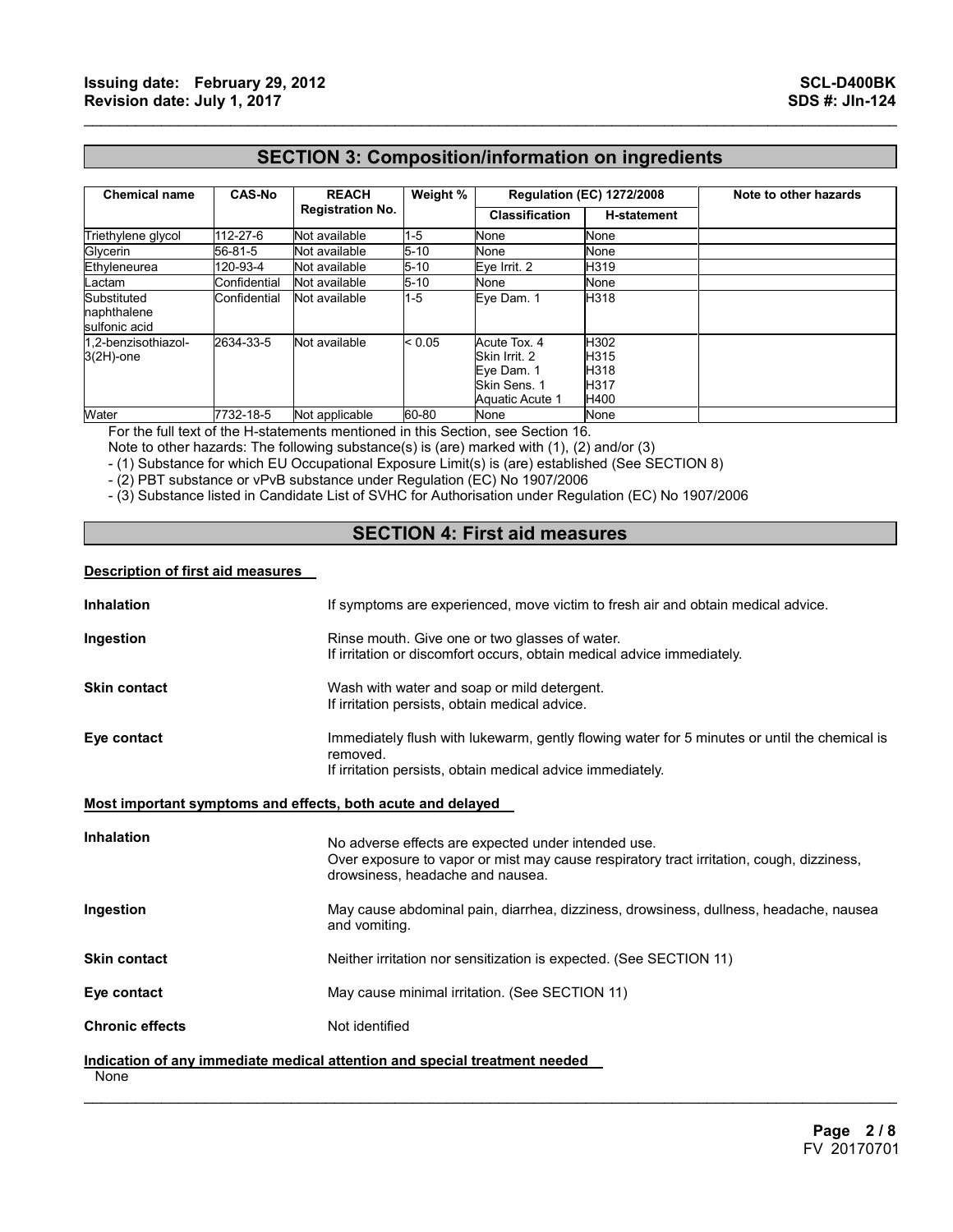## **SECTION 5: Firefighting measures**

 $\mathcal{L}_\mathcal{L} = \{ \mathcal{L}_\mathcal{L} = \{ \mathcal{L}_\mathcal{L} = \{ \mathcal{L}_\mathcal{L} = \{ \mathcal{L}_\mathcal{L} = \{ \mathcal{L}_\mathcal{L} = \{ \mathcal{L}_\mathcal{L} = \{ \mathcal{L}_\mathcal{L} = \{ \mathcal{L}_\mathcal{L} = \{ \mathcal{L}_\mathcal{L} = \{ \mathcal{L}_\mathcal{L} = \{ \mathcal{L}_\mathcal{L} = \{ \mathcal{L}_\mathcal{L} = \{ \mathcal{L}_\mathcal{L} = \{ \mathcal{L}_\mathcal{$ 

#### **Extinguishing media**

#### **Suitable extinguishing media**

CO2, water, foam or dry chemicals

## **Unsuitable extinguishing media**

None

#### **Special hazards arising from the substance or mixture**

#### **Special hazard**

None

#### **Hazardous combustion products**

CO, CO2, NOx and SOx

#### **Advice for firefighters**

#### **Special protective equipment for fire-fighters**

None

### **SECTION 6: Accidental release measures**

#### **Personal precautions, protective equipment and emergency procedures**

Avoid contact with skin, eyes and clothing. Avoid breathing vapor and mist.

#### **Environmental precautions**

Do not release to sewer, surface water or ground water.

#### **Methods and material for containment and cleaning up**

Wipe off with wet cloth or paper.

#### **Other information**

None

## **SECTION 7: Handling and storage**

 $\mathcal{L}_\mathcal{L} = \mathcal{L}_\mathcal{L} = \mathcal{L}_\mathcal{L} = \mathcal{L}_\mathcal{L} = \mathcal{L}_\mathcal{L} = \mathcal{L}_\mathcal{L} = \mathcal{L}_\mathcal{L} = \mathcal{L}_\mathcal{L} = \mathcal{L}_\mathcal{L} = \mathcal{L}_\mathcal{L} = \mathcal{L}_\mathcal{L} = \mathcal{L}_\mathcal{L} = \mathcal{L}_\mathcal{L} = \mathcal{L}_\mathcal{L} = \mathcal{L}_\mathcal{L} = \mathcal{L}_\mathcal{L} = \mathcal{L}_\mathcal{L}$ 

#### **Precautions for safe handling**

Use with adequate ventilation. Avoid contact with skin, eyes and clothing. Avoid breathing vapor and mist. In case of contact, wash out the contaminated area immediately.

#### **Conditions for safe storage, including any incompatibilities**

Keep in a cool and dry place. Protect from sunlight. Keep out of the reach of children.

#### **Specific end uses**

Ink for Ink Jet Printer. For more information, please refer to the instruction of this product.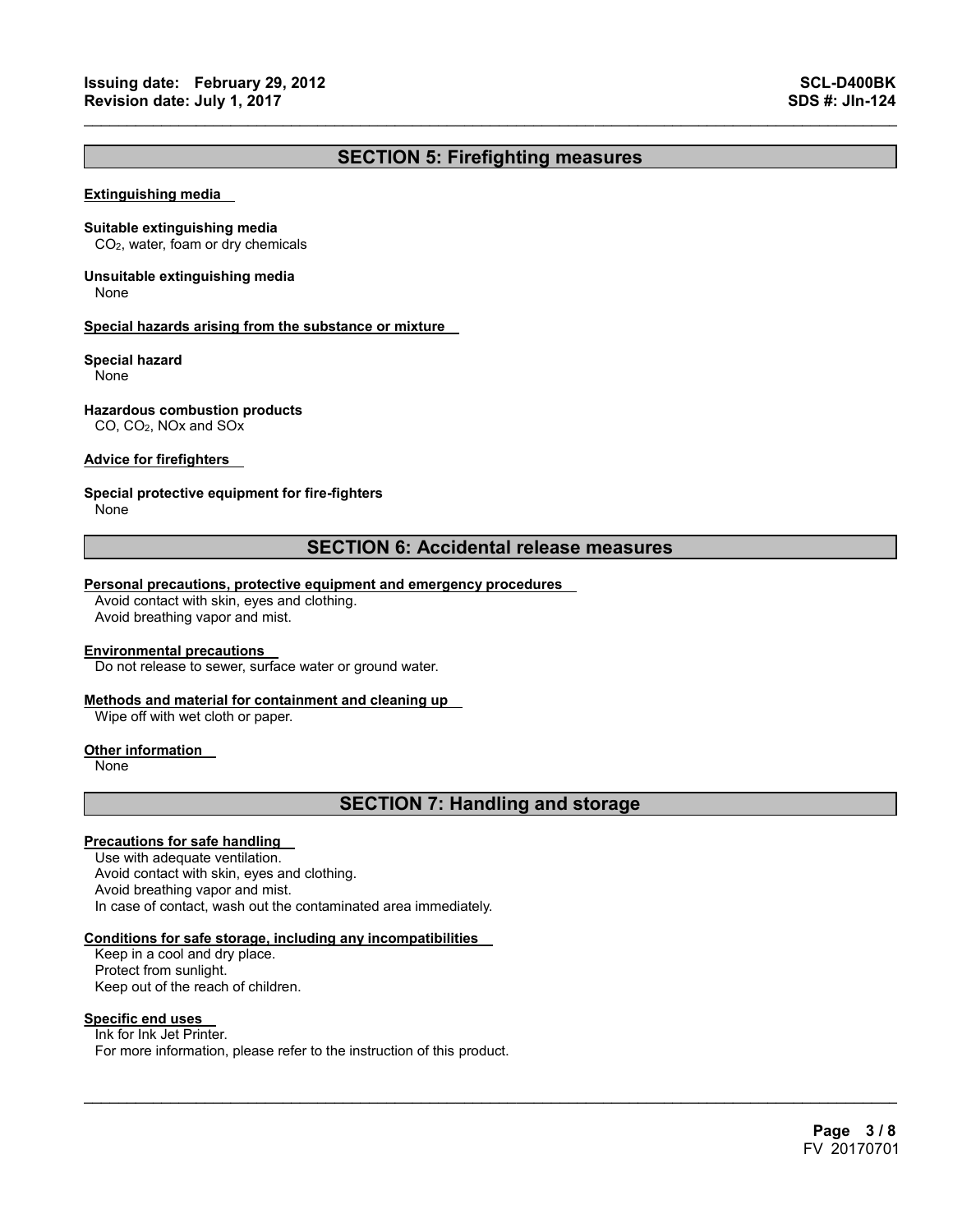## **SECTION 8: Exposure controls/personal protection**

 $\mathcal{L}_\mathcal{L} = \{ \mathcal{L}_\mathcal{L} = \{ \mathcal{L}_\mathcal{L} = \{ \mathcal{L}_\mathcal{L} = \{ \mathcal{L}_\mathcal{L} = \{ \mathcal{L}_\mathcal{L} = \{ \mathcal{L}_\mathcal{L} = \{ \mathcal{L}_\mathcal{L} = \{ \mathcal{L}_\mathcal{L} = \{ \mathcal{L}_\mathcal{L} = \{ \mathcal{L}_\mathcal{L} = \{ \mathcal{L}_\mathcal{L} = \{ \mathcal{L}_\mathcal{L} = \{ \mathcal{L}_\mathcal{L} = \{ \mathcal{L}_\mathcal{$ 

#### **Control parameters**

#### **Exposure limits**

| <b>Chemical name</b> | EU OEL          | <b>OSHA PEL</b>                                                                                       | <b>ACGIH TLV</b> | <b>Australia OEL</b>     |
|----------------------|-----------------|-------------------------------------------------------------------------------------------------------|------------------|--------------------------|
| Glycerin             | Not established | (as mist)<br>Total dust<br>TWA: $15 \text{ mg/m}^3$<br>Respirable fraction<br>TWA: $5 \text{ ma/m}^3$ | Not established  | TWA: $10 \text{ mg/m}^3$ |

**Exposure controls Appropriate engineering controls** No special ventilation equipment is needed under intended use of this product.

#### **Individual protection measures, such as personal protective equipment**

| Eye/face protection           |
|-------------------------------|
| <b>Skin protection</b>        |
| <b>Respiratory protection</b> |
| <b>Thermal hazards</b>        |

**Not required Not required Not required Not applicable** 

## **SECTION 9: Physical and chemical properties**

 $\mathcal{L}_\mathcal{L} = \mathcal{L}_\mathcal{L} = \mathcal{L}_\mathcal{L} = \mathcal{L}_\mathcal{L} = \mathcal{L}_\mathcal{L} = \mathcal{L}_\mathcal{L} = \mathcal{L}_\mathcal{L} = \mathcal{L}_\mathcal{L} = \mathcal{L}_\mathcal{L} = \mathcal{L}_\mathcal{L} = \mathcal{L}_\mathcal{L} = \mathcal{L}_\mathcal{L} = \mathcal{L}_\mathcal{L} = \mathcal{L}_\mathcal{L} = \mathcal{L}_\mathcal{L} = \mathcal{L}_\mathcal{L} = \mathcal{L}_\mathcal{L}$ 

#### **Information on basic physical and chemical properties**

| Appearance                                   | <b>Black liquid</b>                |
|----------------------------------------------|------------------------------------|
| Odor                                         | Slight odor                        |
| Odor threshold                               | Not available                      |
| рH                                           | 7-9                                |
| Melting point/Freezing point $(^{\circ}C)$   | Not available                      |
| Initial boiling point and boiling range (°C) | Not available                      |
| Flash point $(^{\circ}C)$                    | Not available                      |
| <b>Evaporation rate</b>                      | Not available                      |
| Flammability (solid, gas)                    | Neither flammable nor combustible. |
| Upper/lower flammability or explosive limits |                                    |
| <b>Upper flammability limit</b>              | Not available                      |
| Lower flammability limit                     | Not available                      |
| Upper explosive limit                        | Not available                      |
| Lower explosive limit                        | Not available                      |
| Vapor pressure                               | Not available                      |
| Vapor density                                | Not available                      |
| <b>Relative density</b>                      | $1.0 - 1.1$                        |
| Solubility(ies)                              | Water: Miscible                    |
| Partition coefficient: n-octanol/water       | Not available                      |
| Autoignition temperature (°C)                | Not available                      |
| Decomposition temperature (°C)               | Not available                      |
| Viscosity (mPa-s)                            | $1 - 5$                            |
| <b>Explosive properties</b>                  | None (Estimate)                    |
| <b>Oxidizing properties</b>                  | None (Estimate)                    |
|                                              |                                    |

**Other information** 

**None**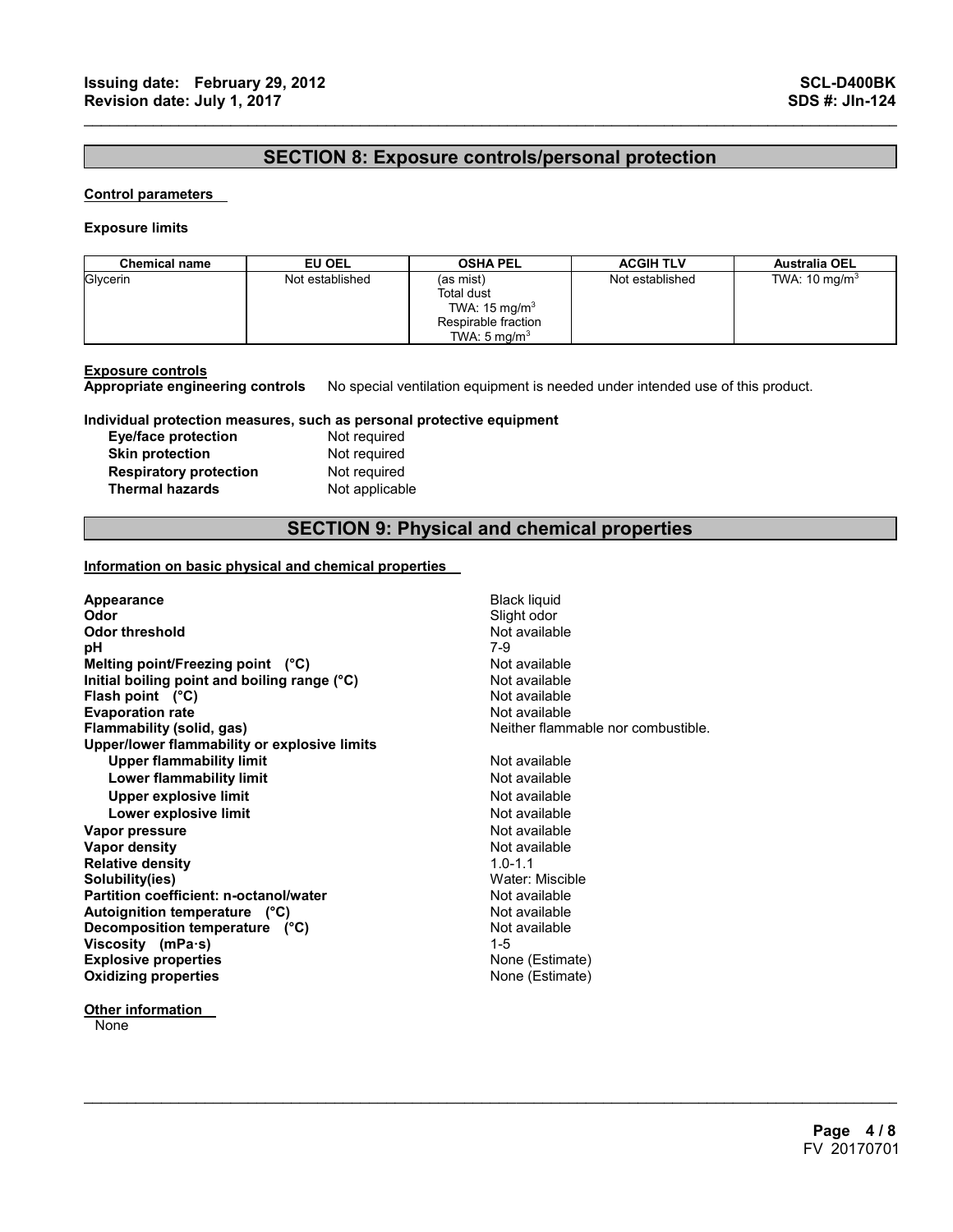## **SECTION 10: Stability and reactivity**

 $\mathcal{L}_\mathcal{L} = \{ \mathcal{L}_\mathcal{L} = \{ \mathcal{L}_\mathcal{L} = \{ \mathcal{L}_\mathcal{L} = \{ \mathcal{L}_\mathcal{L} = \{ \mathcal{L}_\mathcal{L} = \{ \mathcal{L}_\mathcal{L} = \{ \mathcal{L}_\mathcal{L} = \{ \mathcal{L}_\mathcal{L} = \{ \mathcal{L}_\mathcal{L} = \{ \mathcal{L}_\mathcal{L} = \{ \mathcal{L}_\mathcal{L} = \{ \mathcal{L}_\mathcal{L} = \{ \mathcal{L}_\mathcal{L} = \{ \mathcal{L}_\mathcal{$ 

#### **Reactivity**

None

#### **Chemical stability**

**Stable** 

#### **Possibility of hazardous reactions**

None

#### **Conditions to avoid**

None

#### **Incompatible materials**

Acids, bases, oxidizing materials and reducing agents.

#### **Hazardous decomposition products**

CO, CO2, NOx and SOx

## **SECTION 11: Toxicological information**

#### **Information on toxicological effects**

| <b>Acute toxicity</b>             | Not available                                                                                                                                      |
|-----------------------------------|----------------------------------------------------------------------------------------------------------------------------------------------------|
| <b>Skin corrosion/irritation</b>  | Not irritant (rabbit) (Estimate based on data of similar ink or ingredient(s).)<br>OECD Guidelines No.404 (2002), (EC) 440/2008 Method B4          |
| Serious eye damage/eye irritation | Minimal irritant (rabbit) (Estimate based on data of similar ink or ingredient(s).)<br>OECD Guidelines No.405 (2002), (EC) 440/2008 Method B5      |
| Respiratory or skin sensitization | Not sensitizing (LLNA, mouse) (Estimate based on data of similar ink or ingredient(s).)<br>OECD Guidelines No.429 (2010), (EC) 440/2008 Method B42 |
| Germ cell mutagenicity            | Ames test: Negative (S. typhimurium & E. Coli)                                                                                                     |
| Carcinogenicity                   | Not available                                                                                                                                      |
| <b>Reproductive toxicity</b>      | Not available                                                                                                                                      |
| <b>STOT - single exposure</b>     | Not available                                                                                                                                      |
| <b>STOT - repeated exposure</b>   | Not available                                                                                                                                      |
| <b>Aspiration hazard</b>          | Not available                                                                                                                                      |
| <b>Other information</b>          | Not available                                                                                                                                      |

 $\mathcal{L}_\mathcal{L} = \mathcal{L}_\mathcal{L} = \mathcal{L}_\mathcal{L} = \mathcal{L}_\mathcal{L} = \mathcal{L}_\mathcal{L} = \mathcal{L}_\mathcal{L} = \mathcal{L}_\mathcal{L} = \mathcal{L}_\mathcal{L} = \mathcal{L}_\mathcal{L} = \mathcal{L}_\mathcal{L} = \mathcal{L}_\mathcal{L} = \mathcal{L}_\mathcal{L} = \mathcal{L}_\mathcal{L} = \mathcal{L}_\mathcal{L} = \mathcal{L}_\mathcal{L} = \mathcal{L}_\mathcal{L} = \mathcal{L}_\mathcal{L}$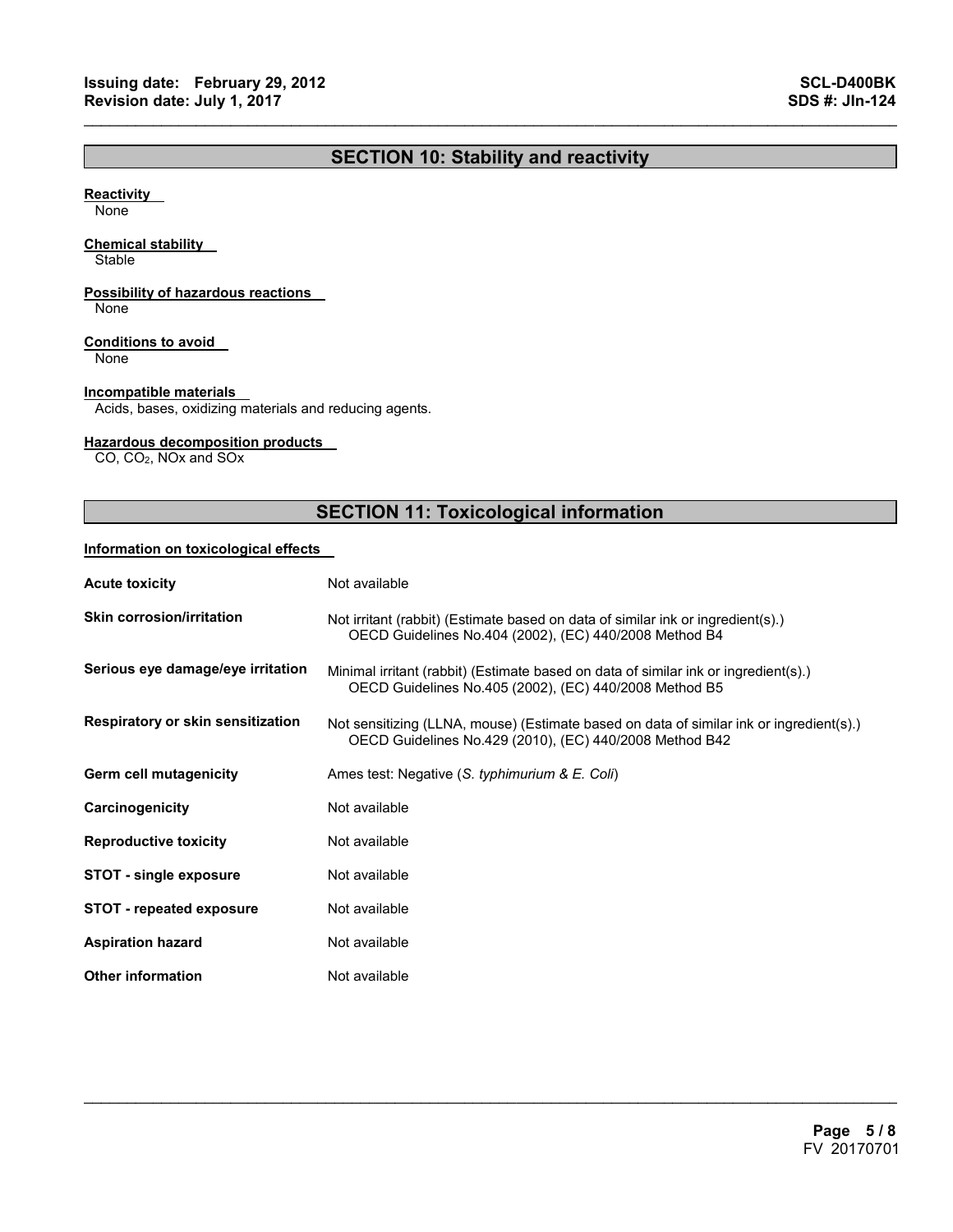## **SECTION 12: Ecological information**

 $\mathcal{L}_\mathcal{L} = \{ \mathcal{L}_\mathcal{L} = \{ \mathcal{L}_\mathcal{L} = \{ \mathcal{L}_\mathcal{L} = \{ \mathcal{L}_\mathcal{L} = \{ \mathcal{L}_\mathcal{L} = \{ \mathcal{L}_\mathcal{L} = \{ \mathcal{L}_\mathcal{L} = \{ \mathcal{L}_\mathcal{L} = \{ \mathcal{L}_\mathcal{L} = \{ \mathcal{L}_\mathcal{L} = \{ \mathcal{L}_\mathcal{L} = \{ \mathcal{L}_\mathcal{L} = \{ \mathcal{L}_\mathcal{L} = \{ \mathcal{L}_\mathcal{$ 

#### **Toxicity**

#### **Ecotoxicity effects**

Not available

## **Persistence and degradability**

Not available

#### **Bioaccumulative potential**

Not available

#### **Mobility in soil**

Not available

#### **Results of PBT and vPvB assessment**

No results that the component(s) of this ink meet(s) the PBT or vPvB criteria under Regulation (EC) No 1907/2006.

#### **Other adverse effects**

Not available

## **SECTION 13: Disposal considerations**

#### **Waste treatment methods**

Disposal should be subject to federal, state and local laws.

| <b>SECTION 14: Transport information</b>                                     |                                                                                                                 |  |
|------------------------------------------------------------------------------|-----------------------------------------------------------------------------------------------------------------|--|
| UN number                                                                    | None                                                                                                            |  |
| UN proper shipping name                                                      | None                                                                                                            |  |
| <b>Transport hazard class</b>                                                | None                                                                                                            |  |
| <b>Packing group</b>                                                         | None                                                                                                            |  |
| <b>Environmental hazards</b>                                                 | Not classified as environmentally hazardous under UN Model Regulations and<br>marine pollutant under IMDG Code. |  |
| <b>Special precautions for users</b>                                         | None                                                                                                            |  |
| Transport in bulk according to Annex II of<br><b>MARPOL and the IBC Code</b> | Not applicable                                                                                                  |  |

 $\mathcal{L}_\mathcal{L} = \mathcal{L}_\mathcal{L} = \mathcal{L}_\mathcal{L} = \mathcal{L}_\mathcal{L} = \mathcal{L}_\mathcal{L} = \mathcal{L}_\mathcal{L} = \mathcal{L}_\mathcal{L} = \mathcal{L}_\mathcal{L} = \mathcal{L}_\mathcal{L} = \mathcal{L}_\mathcal{L} = \mathcal{L}_\mathcal{L} = \mathcal{L}_\mathcal{L} = \mathcal{L}_\mathcal{L} = \mathcal{L}_\mathcal{L} = \mathcal{L}_\mathcal{L} = \mathcal{L}_\mathcal{L} = \mathcal{L}_\mathcal{L}$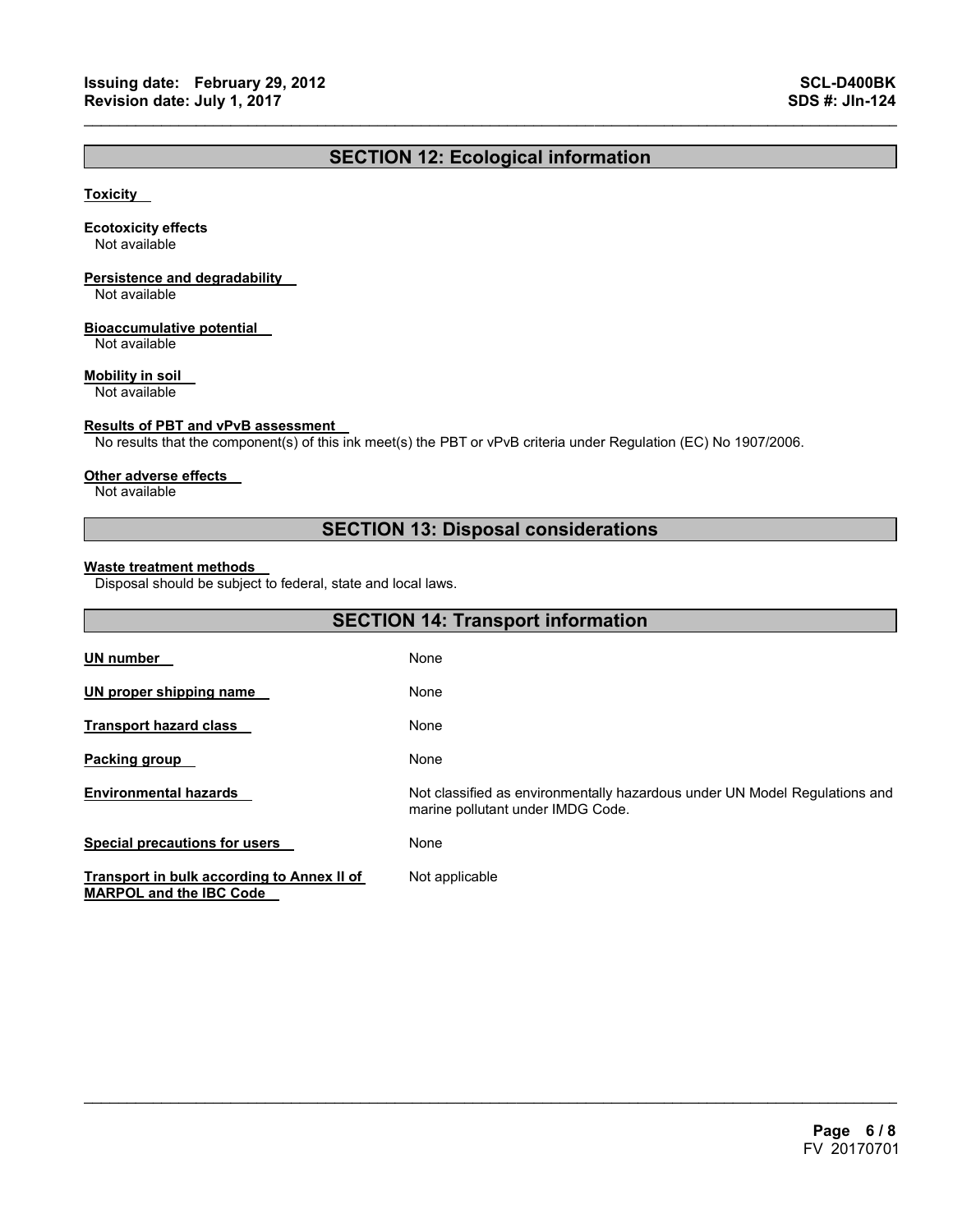## **SECTION 15: Regulatory information**

 $\mathcal{L}_\mathcal{L} = \{ \mathcal{L}_\mathcal{L} = \{ \mathcal{L}_\mathcal{L} = \{ \mathcal{L}_\mathcal{L} = \{ \mathcal{L}_\mathcal{L} = \{ \mathcal{L}_\mathcal{L} = \{ \mathcal{L}_\mathcal{L} = \{ \mathcal{L}_\mathcal{L} = \{ \mathcal{L}_\mathcal{L} = \{ \mathcal{L}_\mathcal{L} = \{ \mathcal{L}_\mathcal{L} = \{ \mathcal{L}_\mathcal{L} = \{ \mathcal{L}_\mathcal{L} = \{ \mathcal{L}_\mathcal{L} = \{ \mathcal{L}_\mathcal{$ 

#### **Safety, health and environmental regulations/legislation specific for the substance or mixture**

| [EU information]<br>(EC) No 1907/2006 Authorisation<br>(EC) No 1907/2006 Restriction<br>(EC) No 1005/2009<br>(EC) No 850/2004<br>(EC) No 649/2012<br><b>Chemical Safety Assessment under</b><br>(EC)No1907/2006 | Not regulated<br>Not regulated<br>Not regulated<br>Not regulated<br>Not regulated<br>Not assessed                                                                                                                                                                                                                        |
|-----------------------------------------------------------------------------------------------------------------------------------------------------------------------------------------------------------------|--------------------------------------------------------------------------------------------------------------------------------------------------------------------------------------------------------------------------------------------------------------------------------------------------------------------------|
| [USA information]<br>TSCA Sec 4,5,6,7,8,12b<br><b>OSHA-HCS Classification/Label</b>                                                                                                                             | This product contains substances which are subject to TSCA Section 5, Significant New<br>Use Rule (SNUR; 40 CFR 721.10107 and 721.10108).<br>Do not use this product other than as inkjet printer ink.<br>This product is subject to TSCA Section 12(b) export notification requirements.<br>Not classified as hazardous |
| <b>FHSA Classification/Label</b><br><b>SARA Title III Sec 313</b><br><b>California Proposition 65</b>                                                                                                           | Not classified as hazardous<br>None<br>None                                                                                                                                                                                                                                                                              |
| [Canada information]<br><b>CEPA Sec 81 (DSL and NDSL listing</b><br>status)                                                                                                                                     | Not applicable (Manufactured article)                                                                                                                                                                                                                                                                                    |
| <b>HPA (WHMIS)</b>                                                                                                                                                                                              | Not applicable (Manufactured article)                                                                                                                                                                                                                                                                                    |
| [Australia information]<br><b>ICNA Act Sec 21 (AICS listing status)</b> All ingredients are listed on AICS.<br>WHS Regulations Chap 7 Part 7.1                                                                  | Not classified as hazardous                                                                                                                                                                                                                                                                                              |
| <b>Other information</b>                                                                                                                                                                                        | None                                                                                                                                                                                                                                                                                                                     |

## **SECTION 16: Other information**

 $\mathcal{L}_\mathcal{L} = \mathcal{L}_\mathcal{L} = \mathcal{L}_\mathcal{L} = \mathcal{L}_\mathcal{L} = \mathcal{L}_\mathcal{L} = \mathcal{L}_\mathcal{L} = \mathcal{L}_\mathcal{L} = \mathcal{L}_\mathcal{L} = \mathcal{L}_\mathcal{L} = \mathcal{L}_\mathcal{L} = \mathcal{L}_\mathcal{L} = \mathcal{L}_\mathcal{L} = \mathcal{L}_\mathcal{L} = \mathcal{L}_\mathcal{L} = \mathcal{L}_\mathcal{L} = \mathcal{L}_\mathcal{L} = \mathcal{L}_\mathcal{L}$ 

#### **Full text of H-statements referred to under sections 2 and 3**

- H302: Harmful if swallowed.
- H315: Causes skin irritation.
- H317: May cause an allergic skin reaction.
- H318: Causes serious eye damage.
- H319: Causes serious eye irritation.
- H400: Very toxic to aquatic life.

#### **Annex**

None

- **Issuing date:** February 29, 2012
- **Revision date:** July 1, 2017
- **Revision note:** Entirely revised